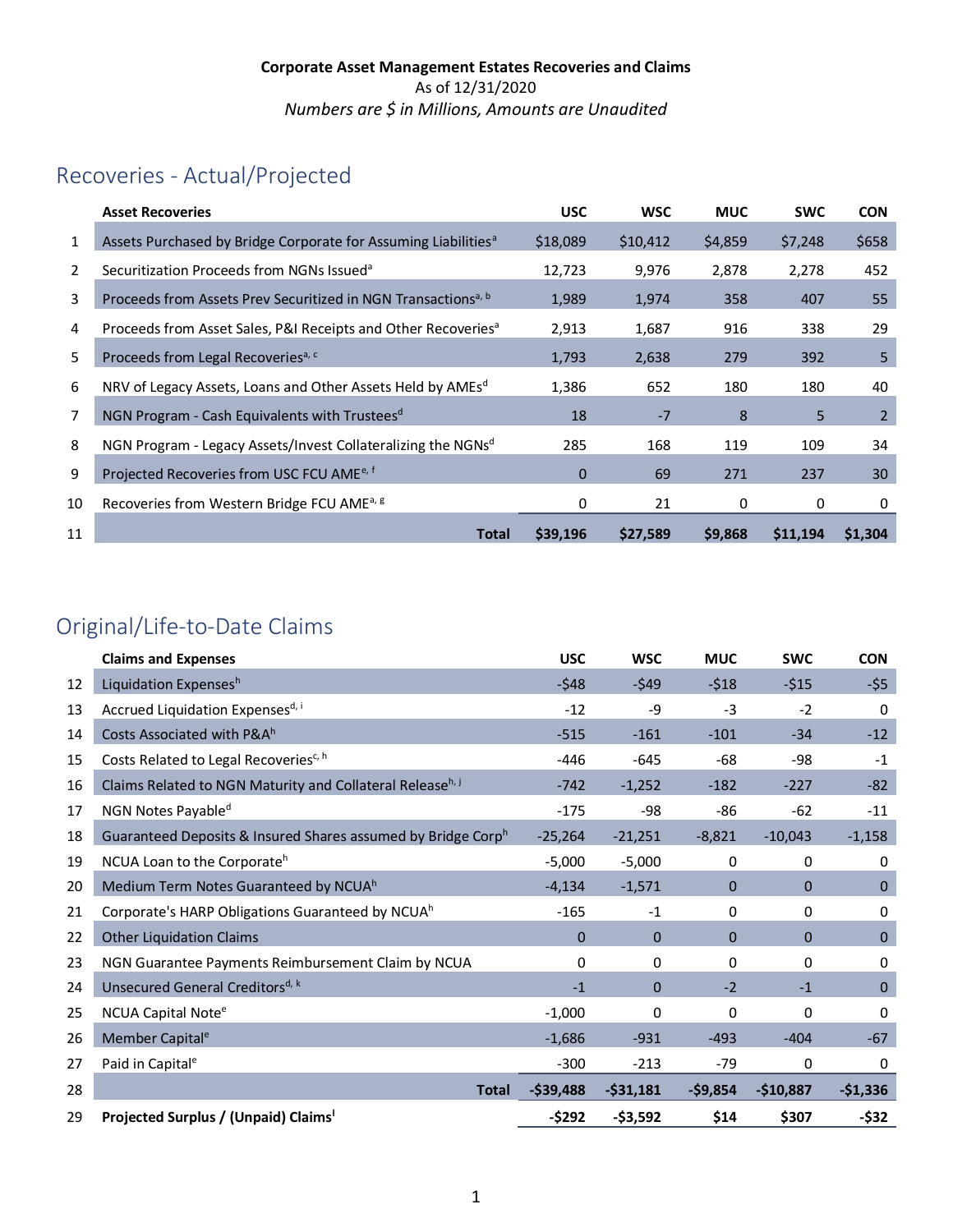# Original/Life-to-Date Claims

|    | <b>Claims Synopsis</b>               | <b>USC</b> | <b>WSC</b> | <b>MUC</b> | <b>SWC</b> | <b>CON</b>  |
|----|--------------------------------------|------------|------------|------------|------------|-------------|
| 30 | Claims Received                      | $-539.488$ | $-531,181$ | $-59,854$  | $-510.887$ | $-51,336$   |
| 31 | Claims Paid                          | 37,315     | 26.706     | 9,193      | 10,590     | 1,198       |
| 32 | <b>Net Claims Outstanding</b>        | $-52,173$  | $-54,474$  | $-5661$    | $-5296$    | $-5138$     |
| 33 | <b>Projected Claims Payments</b>     | 1.881      | 882        | 661        | 296        | 106         |
| 34 | Projected Liquidating Dividend       |            |            | 14         | 307        | $\mathbf 0$ |
| 35 | Projected Unpaid Claims <sup>1</sup> | $-5292$    | $-53,592$  | \$14       | \$307      | $-532$      |

# Fiduciary Assets and Liabilities

#### Fiduciary Assets

|    |                                                    | <b>USC</b> | <b>WSC</b> | <b>MUC</b> | <b>SWC</b> | <b>CON</b> |
|----|----------------------------------------------------|------------|------------|------------|------------|------------|
| 36 | Cash and Cash Equivalents                          | \$210      | -\$7       | \$105      | \$77       | \$2        |
| 37 | Legacy Assets                                      | 1,386      | 652        | 180        | 180        | 40         |
| 38 | Legacy Assets/Investments Collateralizing the NGNs | 285        | 168        | 119        | 109        | 34         |
| 39 | Loans                                              | 0          | 0          | 0          | 0          | 0          |
| 40 | Receivable from AMEs                               | 0          | $\Omega$   | $\Omega$   | 0          | 0          |
| 41 | <b>Other Fiduciary Assets</b>                      | 0          | 0          | 0          | 0          | 0          |
| 42 | <b>Total Fiduciary Assets</b>                      | \$1,881    | \$813      | \$404      | \$366      | \$76       |

### Fiduciary Liabilities

|    |                                                   | <b>USC</b>   | <b>WSC</b>  | <b>MUC</b> | <b>SWC</b> | <b>CON</b>   |
|----|---------------------------------------------------|--------------|-------------|------------|------------|--------------|
| 43 | Accrued Expenses and Payables <sup>q</sup>        | $-512$       | -\$9        | $-53$      | $-53$      | \$0          |
| 44 | <b>NGNs</b>                                       | $-175$       | -98         | -86        | $-62$      | $-11$        |
| 45 | Due to NGN Trusts                                 | $\mathbf{0}$ | $\Omega$    | $\Omega$   | 0          | $\mathbf{0}$ |
| 46 | Unsecured Claims                                  | 0            | 0           | 0          | 0          | 0            |
| 47 | Due to NCUSIF <sup>m</sup>                        | $\Omega$     | $-3,222$    | $\Omega$   | 0          | $-60$        |
| 48 | <b>Total Fiduciary Liabilities</b>                | -\$187       | $-$ \$3,330 | -\$89      | -\$64      | $-571$       |
| 49 | <b>Total Fiduciary Net Assets / (Liabilities)</b> | \$1,694      | $-52,517$   | \$315      | \$302      | \$5          |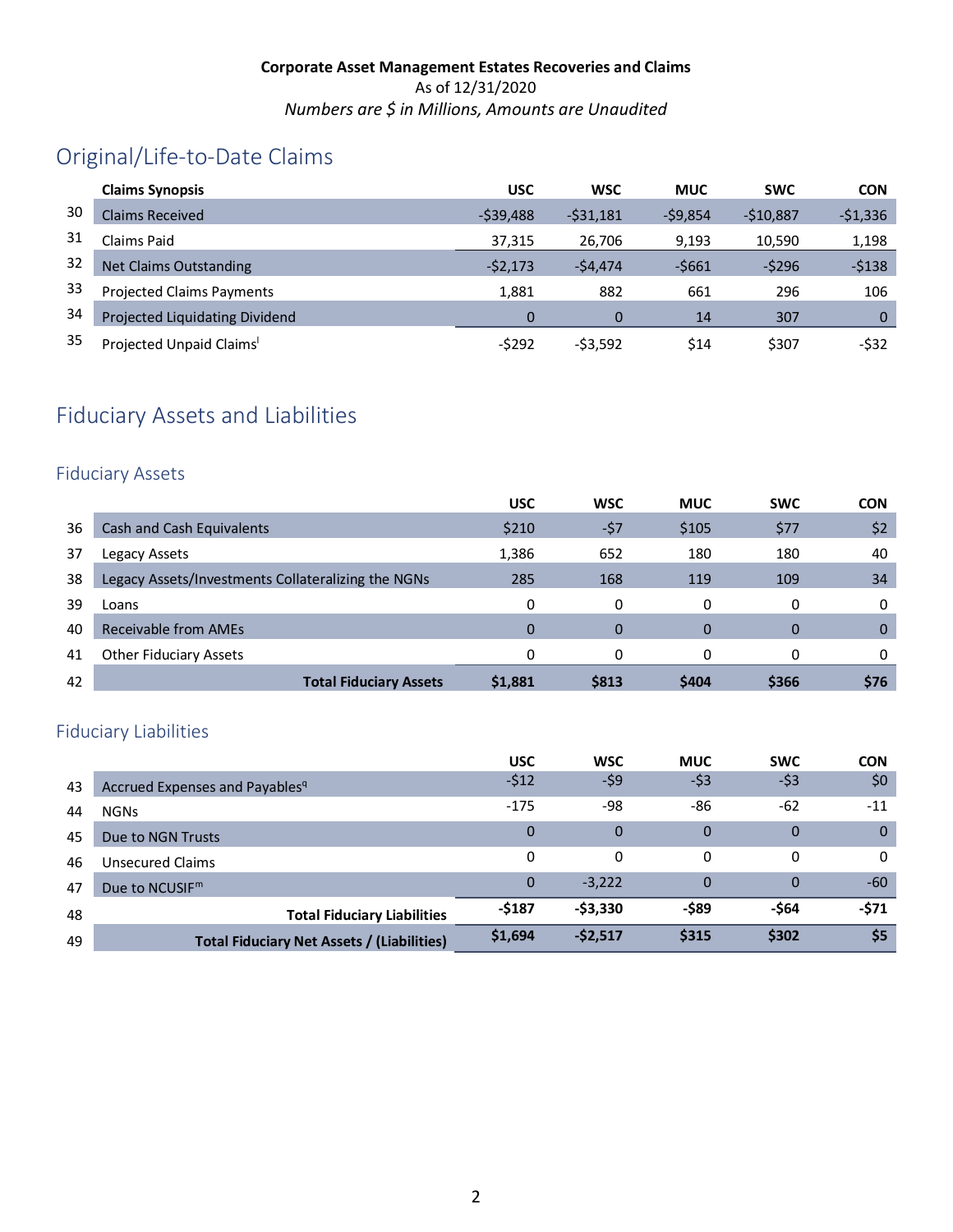# A[n](#page-4-21)alysis of Claim Payments<sup>®</sup>

## B1 - Liquidation Expenses

|                                | <b>USC</b> | <b>WSC</b> | <b>MUC</b> | <b>SWC</b> | <b>CON</b>   |
|--------------------------------|------------|------------|------------|------------|--------------|
| <b>Original Amount</b>         | \$1,763    | \$2,116    | \$372      | \$377      | \$100        |
| Amount Paid to Date            | $-1,751$   | $-1,549$   | $-369$     | $-375$     | -69          |
| <b>Current Unpaid Balance</b>  | \$12       | \$567      | \$3        | \$2        | \$31         |
| Projected Repayment            | $-12$      | $-567$     | -3         | $-2$       | -31          |
| <b>Projected Amount Unpaid</b> | \$0        | 50         | \$0        | \$0        | $50^{\circ}$ |

### B2 -Wages and Salaries

|                                | <b>USC</b> | <b>WSC</b> | <b>MUC</b> | <b>SWC</b> | <b>CON</b> |
|--------------------------------|------------|------------|------------|------------|------------|
| <b>Original Amount</b>         | \$0        | \$0        | \$0        | \$0        | \$0        |
| Amount Paid to Date            | 0          |            |            | 0          | 0          |
| <b>Current Unpaid Balance</b>  | \$0        | \$C        | \$0        | Ş0         | \$0        |
| Projected Repayment            | n          |            |            | 0          | 0          |
| <b>Projected Amount Unpaid</b> | \$0        | S0         | \$0        | S0         | \$0        |

### B4 - Due t[o](#page-4-22) Government<sup>o</sup>

|                                | <b>USC</b> | <b>WSC</b> | <b>MUC</b> | <b>SWC</b> | <b>CON</b> |
|--------------------------------|------------|------------|------------|------------|------------|
| Original Amount                | \$34,550   | \$27,601   | \$8,459    | \$9,772    | \$1,127    |
| Amount Paid to Date            | $-34.550$  | $-25.158$  | $-8.459$   | $-9,772$   | $-1,127$   |
| <b>Current Unpaid Balance</b>  | \$0        | \$2,444    | \$0        | \$0        | \$0        |
| Projected Repayment            | 0          | $-217$     | 0          | 0          | 0          |
| <b>Projected Amount Unpaid</b> | \$0        | \$2,227    | \$0        | \$0        | \$0        |

## B5 - Due to General Creditor[s](#page-4-20)k

|                                | <b>USC</b> | <b>WSC</b> | <b>MUC</b>   | <b>SWC</b> | <b>CON</b> |
|--------------------------------|------------|------------|--------------|------------|------------|
| <b>Original Amount</b>         | S1         | \$0        | \$2          | \$1        | \$0        |
| Amount Paid to Date            | $-1$       | 0          | $-2$         | -1         |            |
| <b>Current Unpaid Balance</b>  | \$0        | \$0        | \$0          | S0         | \$0        |
| Projected Repayment            | n          | n          | 0            | 0          |            |
| <b>Projected Amount Unpaid</b> | \$0        | \$0        | $50^{\circ}$ | S0         | \$O        |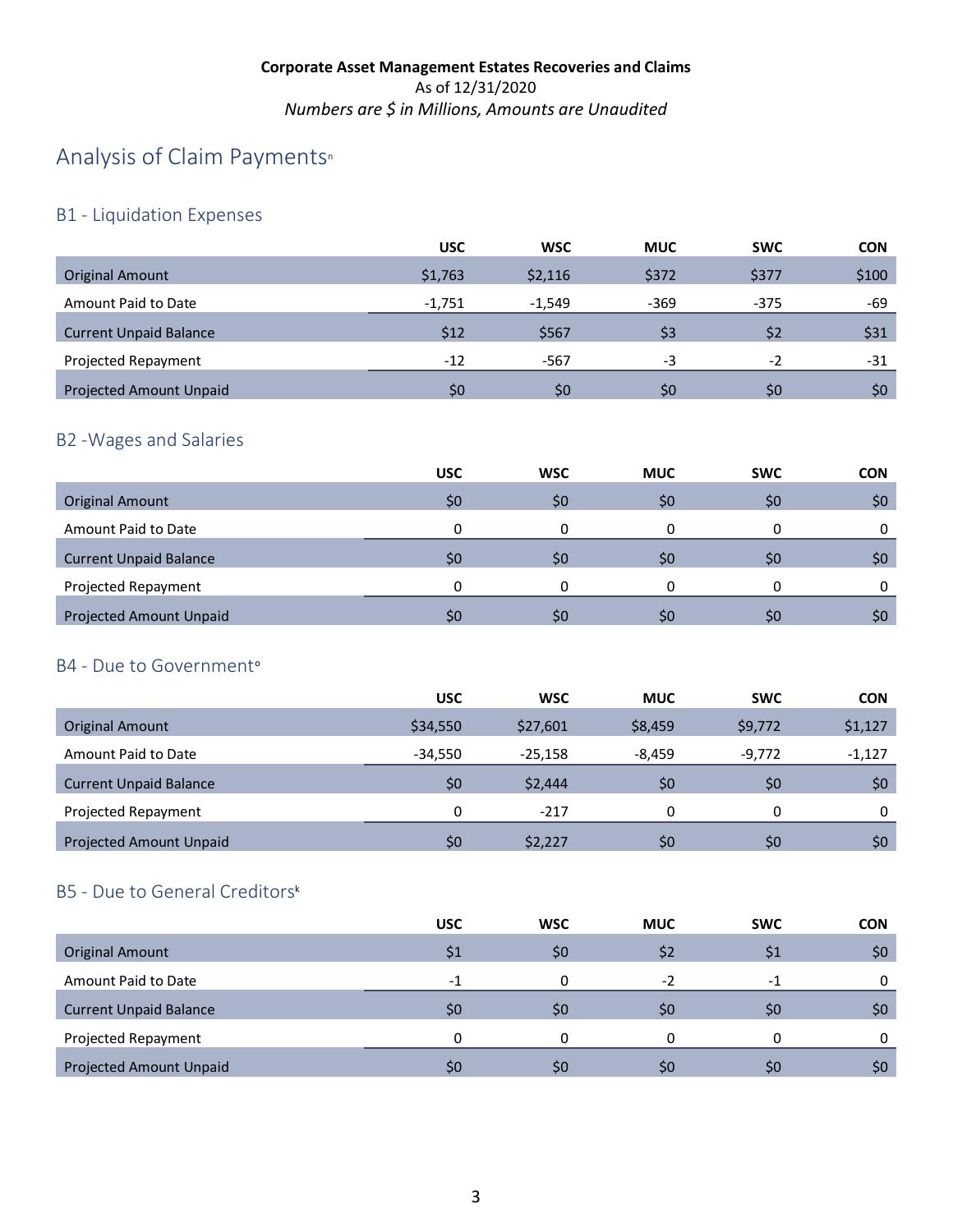### B6 - Due to NCUA for Insured Shares Payment<su[p](#page-4-23)>p</sup>

|                                | <b>USC</b> | <b>WSC</b> | <b>MUC</b> | <b>SWC</b> | <b>CON</b> |
|--------------------------------|------------|------------|------------|------------|------------|
| <b>Original Amount</b>         | \$13       | \$221      | \$363      | \$271      | \$31       |
| Amount Paid to Date            | $-13$      | n          | $-363$     | $-271$     | $-2$       |
| <b>Current Unpaid Balance</b>  | \$0        | \$221      | \$0        | \$0        | \$29       |
| Projected Repayment            | 0          | 0          | 0          | 0          | $-29$      |
| <b>Projected Amount Unpaid</b> | S0         | \$221      | \$0        | \$0        | \$0        |

#### B6.5 - USC Capital Note

|                                | <b>USC</b> | <b>WSC</b> | <b>MUC</b> | <b>SWC</b> | <b>CON</b> |
|--------------------------------|------------|------------|------------|------------|------------|
| <b>Original Amount</b>         | \$1,000    | \$0        | \$0        | \$0        | \$0        |
| Amount Paid to Date            | $-1,000$   |            |            |            |            |
| <b>Current Unpaid Balance</b>  | \$0        | \$0        | \$0        | \$0        | \$0        |
| Projected Repayment            |            |            |            |            |            |
| <b>Projected Amount Unpaid</b> | \$0        | \$0        | \$0        | \$0        | \$0        |

### B7 - Membership Capital[q](#page-4-24)

|                                | <b>USC</b> | <b>WSC</b> | <b>MUC</b> | <b>SWC</b> | <b>CON</b> |
|--------------------------------|------------|------------|------------|------------|------------|
| <b>Original Amount</b>         | \$1,686    | \$931      | \$493      | \$404      | \$67       |
| Amount Paid to Date            | 0          | 0          | 0          | $-171$     | 0          |
| <b>Current Unpaid Balance</b>  | \$1,686    | \$931      | \$493      | \$232      | \$67       |
| Projected Repayment            | $-1,686$   | 0          | $-493$     | $-232$     | -35        |
| <b>Projected Amount Unpaid</b> | \$0        | \$931      | \$0        | \$0        | \$32       |

#### B9 - Paid In Capita[l](#page-4-18)<sup>q</sup>

|                                | <b>USC</b> | <b>WSC</b> | <b>MUC</b> | <b>SWC</b> | <b>CON</b> |
|--------------------------------|------------|------------|------------|------------|------------|
| <b>Original Amount</b>         | \$300      | \$213      | \$79       | \$0        | \$0        |
| Amount Paid to Date            | 0          |            |            | 0          | 0          |
| <b>Current Unpaid Balance</b>  | \$300      | \$213      | \$79       | \$0        | \$0        |
| Projected Repayment            | -8         | ŋ          | $-79$      | 0          | 0          |
| <b>Projected Amount Unpaid</b> | \$292      | \$213      | \$0        | \$0        | \$0        |

## Potential Liquidating Dividend[r](#page-4-25)

| USC | <b>WSC</b> | <b>MUC</b> | <b>SWC</b> | <b>CON</b> |
|-----|------------|------------|------------|------------|
| J۱  | ುರ         |            | ີ<br>יטכ   |            |